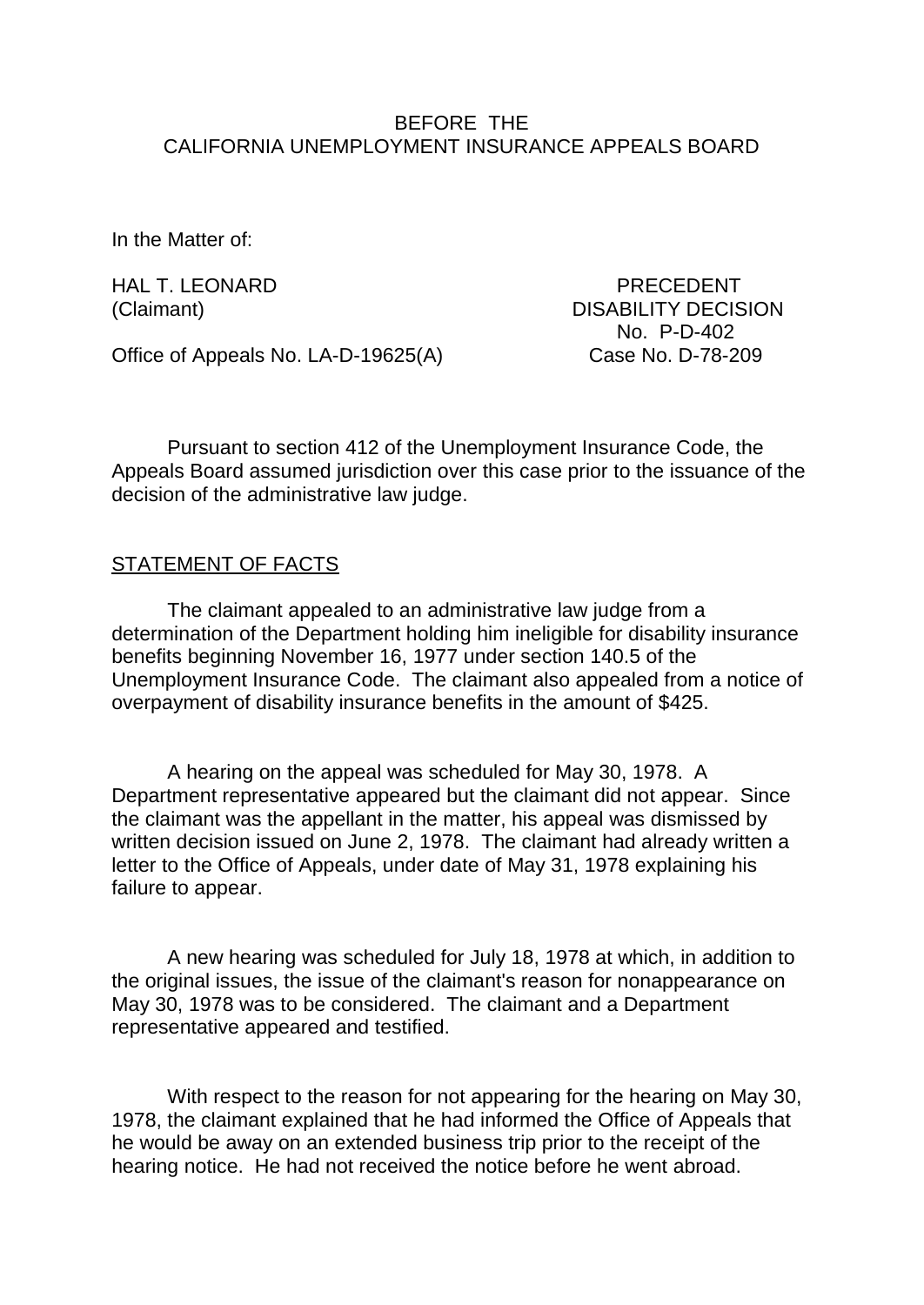His trip took him to Italy, Holland, and Malta. He arrived back home the day after the hearing had been scheduled to take place. Upon finding such notice, he immediately telephoned the Office of Appeals and wrote the letter referred to above. He further testified that there was no one at his residence during his absence who could have taken any action with respect to the hearing notice.

The hearing transcript discloses that the administrative law judge, by oral decision during the hearing, found good cause under Title 22, section 5045(d), of the California Administrative Code for the claimant's nonappearance and heard the case on the merits. We agree, and hereby vacate the dismissal and consider the appeal upon the merits. We now turn to the essential facts of the case.

The claimant is a man 30 years of age who is a professional tennis player and instructor. He was employed for several months as an instructor by The Racquet Club of Irvine, in Irvine, California. He voluntarily left that employment in July 1977 to become a self-employed professional tennis player.

The claimant filed his claim for disability insurance benefits on or about December 11, 1977. The doctor's certificate attached thereto indicates that the claimant had surgery for repair of a right inguinal hernia and was hospitalized from November 14 to November 17, 1977. The indicated prognosis was that the claimant would be disabled until February 2, 1978. The existence of a bona fide medical problem and the necessity for such treatment are not disputed. It is the employment status of the claimant that has given rise to the legal issues involved.

The printed Department claim form which the claimant submitted and signed has various questions seeking pertinent information, some of which are answered by writing appropriate data in spaces provided. Other questions are answered by merely checking either a box marked "YES" or one marked "NO."

The claimant stated thereon that the last date he "worked before this disability" was November 3, 1977 and the first day he "was too sick to work" was the following day, November 4.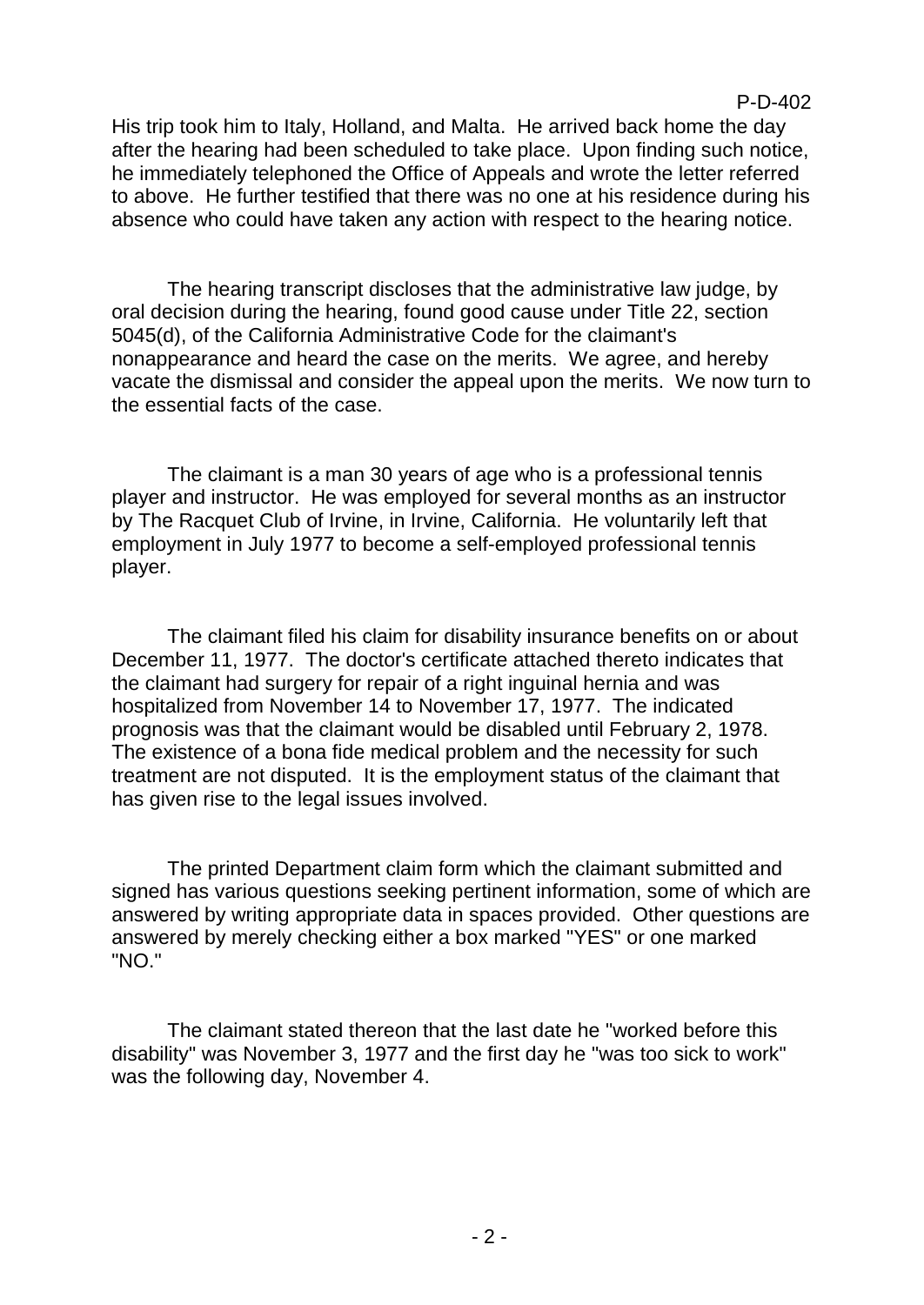In response to the question reading "Were you an employer or self-employed individual?" he checked the box marked "YES." He wrote the name of the Racquet Club as the "employer," together with its address. However, in the margin adjacent to this last data he also added, in block letters, "FORMER."

The claim was processed in the usual manner by the Department, and the claimant was paid benefits at the rate of \$119 per week from November 16, 1977 through December 10, 1977 (a total of \$425). Payments were halted, and the claimant was declared ineligible for benefits by the Department, when it received back from The Racquet Club of Irvine a form it had sent on which the former employer stated the claimant had last worked there in "July 1977."

The Department's contention in this case is that the claimant was not eligible for disability insurance benefits because he had withdrawn from the labor market prior to the date he became disabled in order to enter self-employment. It therefore asserts that he did not sustain any loss of wages from an employment relationship when he became disabled.

According to the Department witness, the Department may have been remiss in failing to recognize from the claim documents submitted that the claimant was a self-employed person. However, the Department witness also asserted that the claimant was at fault in not clearly delineating his employment status when filing his claim.

The claimant did not maintain disability insurance coverage as a self-employed individual.

The claimant testified that he answered the questions on the claim form as best he could without any intention to mislead the Department.

The claimant does not believe that it would be fair, in view of the overall circumstances involved, to compel him to repay the \$425 if it is found that he was not legally entitled to such benefits. However, he concedes that he is financially able to repay, since his earnings as a professional tennis player are substantial.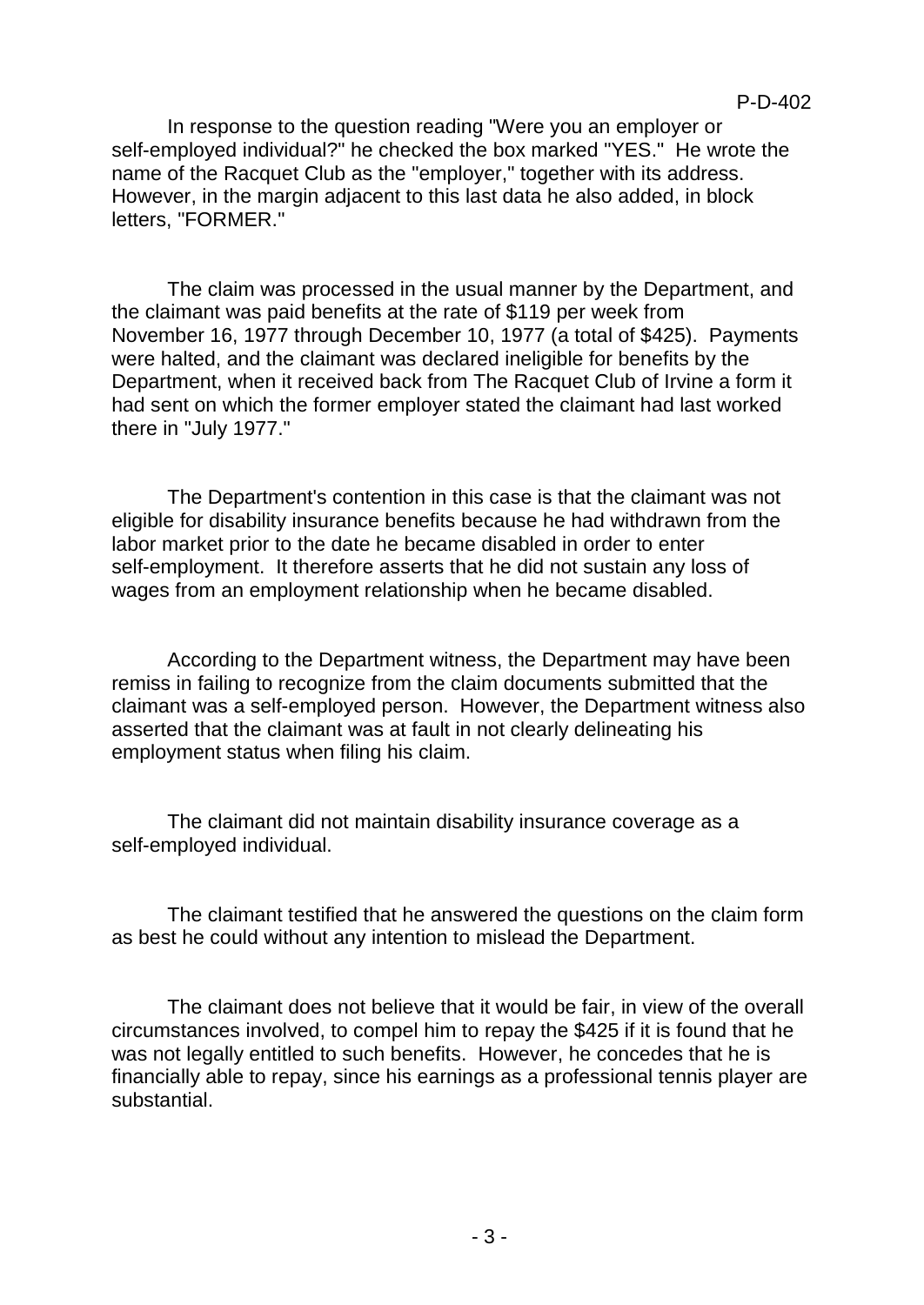# REASONS FOR DECISION

Section 2625 of the Unemployment Insurance Code states:

"Unemployment compensation disability benefits are payable from the Disability Fund to individuals who are eligible to receive such benefit payments under this part."

Section 140.5 of the Unemployment Insurance Code states:

" 'Unemployment compensation disability benefits' or 'disability benefits' refers to money payments payable under Part 2 of this division to an eligible unemployed individual with respect to his wage losses due to unemployment as a result of illness or other disability resulting in such individual being unavailable or unable to work due to such illness or disability."

Title 22, section 2601-1(q), of the California Administrative Code states:

"For the purposes of Section 140.5 of the code no individual shall be deemed eligible for disability benefits for any week of unemployment unless such unemployment is due to a disability. If an individual has been neither employed nor registered for work at a public employment office or other place approved by the Director for more than three months immediately preceding the beginning of a period of disability, he or she is not eligible for benefits unless the department finds that the unemployment for which he or she claims benefits is due to a disability and is not due to his or her previous withdrawal from the labor market."

Leaving employment in order to enter a self-employment venture normally constitutes effective withdrawal from the active labor market. In this case there is no dispute that the claimant voluntarily terminated his last employment in July 1977. He did so in order to become self-employed as a professional tennis player, not because of any disability. His disability occurred the following November. Thus the clear weight of evidence is that the claimant completely withdrew from the labor market to begin self-employment some four months before he became disabled.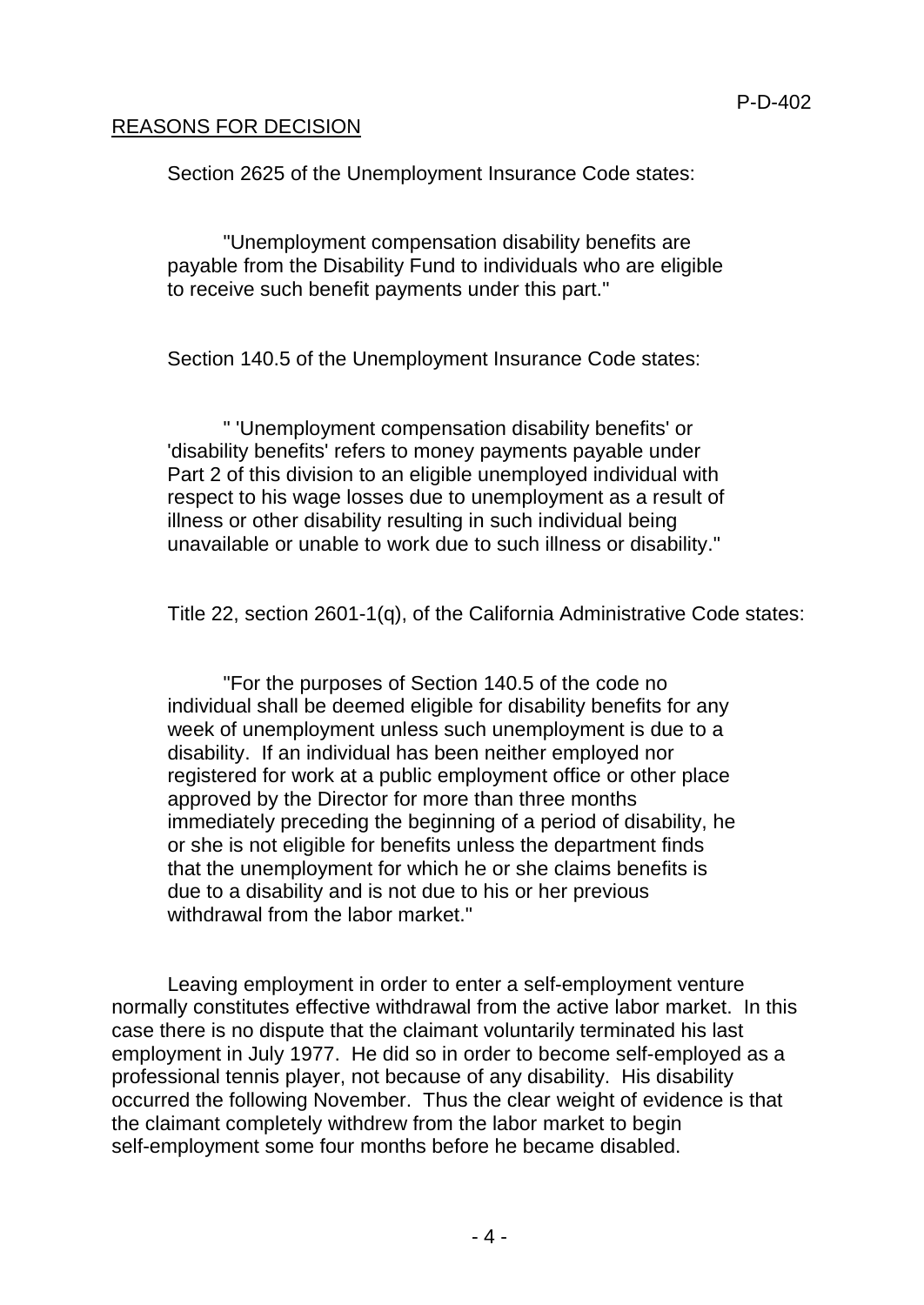Any loss of income occasioned by his inability to participate in professional tennis matches must be characterized as a loss of profits, rather than that of wages, In this posture it is apparent that no benefits were payable as the claimant did not suffer a loss of wages occasioned by his disability.

It necessarily follows that the \$425 in benefits which he received should not have been paid, and constituted an overpayment. The remaining question is whether the claimant is liable for the repayment of such overpayment. The answer turns on whether the claimant's actions reach the magnitude of misrepresentation or fault, and if not, whether equity and good conscience require recoupment within the meaning of section 2735 of the Unemployment Insurance Code. That section provides:

"Any person who is overpaid any amount as benefits under this part is liable for the amount overpaid unless:

"(a) The overpayment was not due to fraud, misrepresentation or wilful nondisclosure on the part of the recipient, and

"(b) The overpayment was received without fault on the part of the recipient, and its recovery would be against equity and good conscience."

In Appeals Board Decision No. P-B-377 this Board considered the case of a claimant who was overpaid unemployment insurance benefits solely because of Department error and without any fraud or fault on his part. The only question involved was whether requiring the claimant to repay would be "against equity and good conscience." It was found that the claimant could repay without any undue hardship and, that under such circumstances and in accordance with the general philosophy of pertinent court decisions, repayment ought not to be waived.

In the instant case, we find that there was no fraud or wilful misrepresentation on the part of the claimant, for he did in fact state he was self-employed. Additionally, though his manner of responding to the relevant questions led the Department to believe he was still working for the former employer when disabled, it is apparent that the claimant was answering the questions in a straightforward manner, and to the best of his ability. In these circumstances we find no fault (Appeals Board Decisions Nos. P-B-392 and P-B-396).